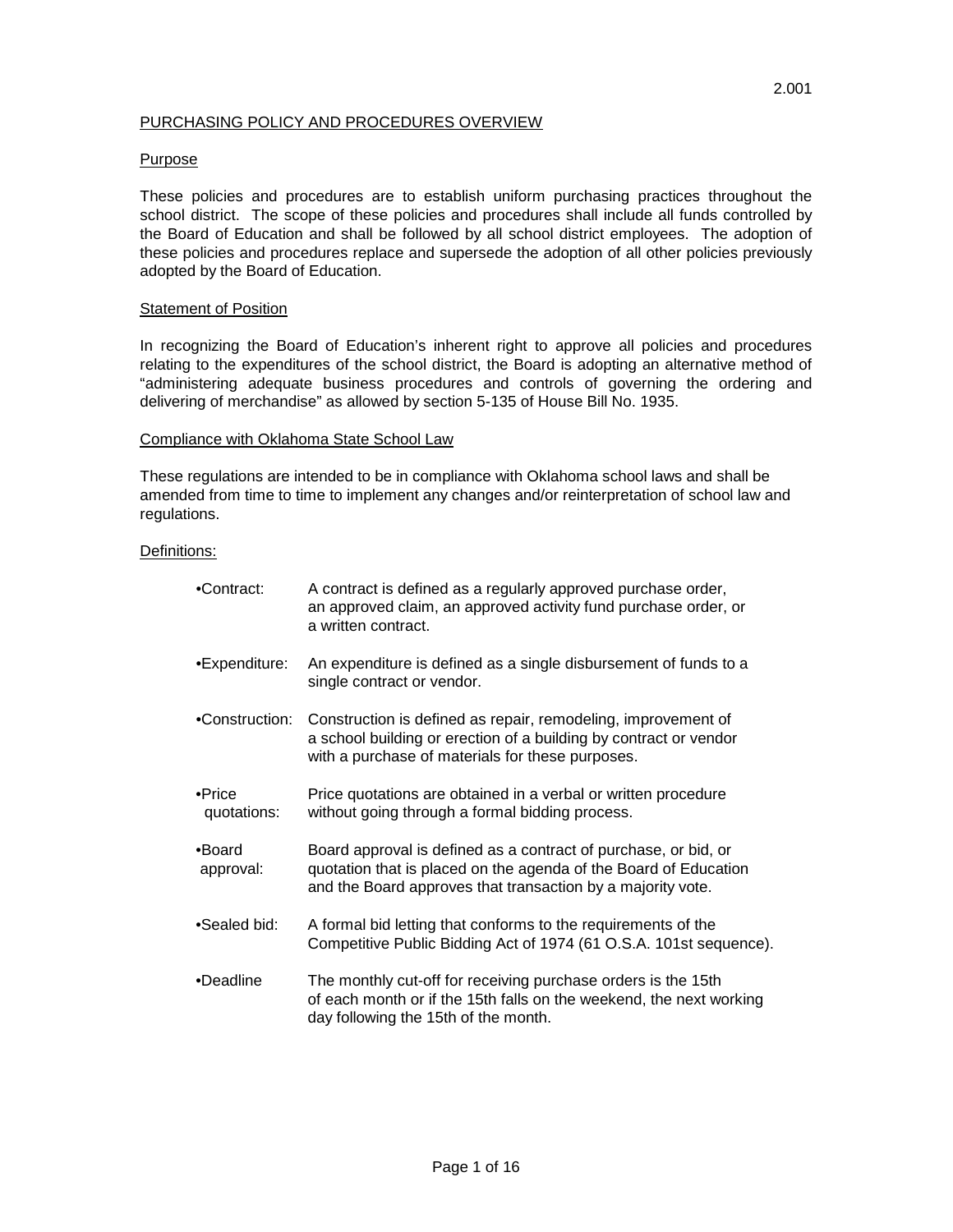### Bidding Policy

The following procedures are to be followed in the school district's budget operation as approved by the Board of Education. All expenditures will be processed by the administrative staff and will be included in the fiscal year budget as approved by the Board of Education. The Board initiates the bidding process by approving an authorization to take bids.

### Bid Procedures

The following information serves as a guideline for the administrative processing of the district's expenditures. Funds from such expenditures shall have been previously approved by the Board of Education in the district's fiscal year budget and will be identified in line item expenditure accounts in either the general fund or the building fund of the Board approved budget.

- a. Bids shall be awarded to lowest responsible bidder.
- b. The state contract price shall be used in any district purchase, unless a lower price can be determined available through the normal bidding process; and the purchase awarded to the lowest responsible vendor either local or from out-of-town.
- c. The lowest and best purchase price will be determined and awarded whenever possible, regardless of the amount. Three quotations by phone, catalog, or verbal will be solicited from vendors for any prospective purchase which exceeds \$750.00. The form shown as attachment "A" will be utilized to record quotations and a copy will be attached to the requisition to purchase.
- d. Quotations will be secured only in emergency cases when the expediency of time will not allow the regular bid process.
- e. The state required "non-kickback affidavit" will be secured on any purchase in the amount of \$1,000 or greater.
- f. The state required "non-collusion affidavit" must be secured on any sealed competitive bid or contract awarded by the district.
- g. A complete file of bidding documents will be maintained in the district's business office as a matter of public record and will be available during the regular work hours and when such review will not impose an undo burden on the business office operations.

#### Sealed Bids

Sealed bids shall be required on any single expenditure for goods, equipment or supplies that totals \$2,500.00 or greater; however bids may be solicited regardless of cost estimates. (Bids are not required when dealing with a sole supplier of goods, equipment and materials. A record is maintained on audit copy of the purchase order.) The tabulation of such bids shall be maintained as provided by state law as a matter of public record for not less than five years from date of bid opening.

#### Written Contracts (Exhibit A-1 to A-6)

Written construction contracts shall be executed and signed by both the contractor and the Superintendent and School Board on all expenditures in excess of \$7,500. The record of such written contracts shall be maintained as provided by state laws as a matter of public record for not less than five years from date of contract.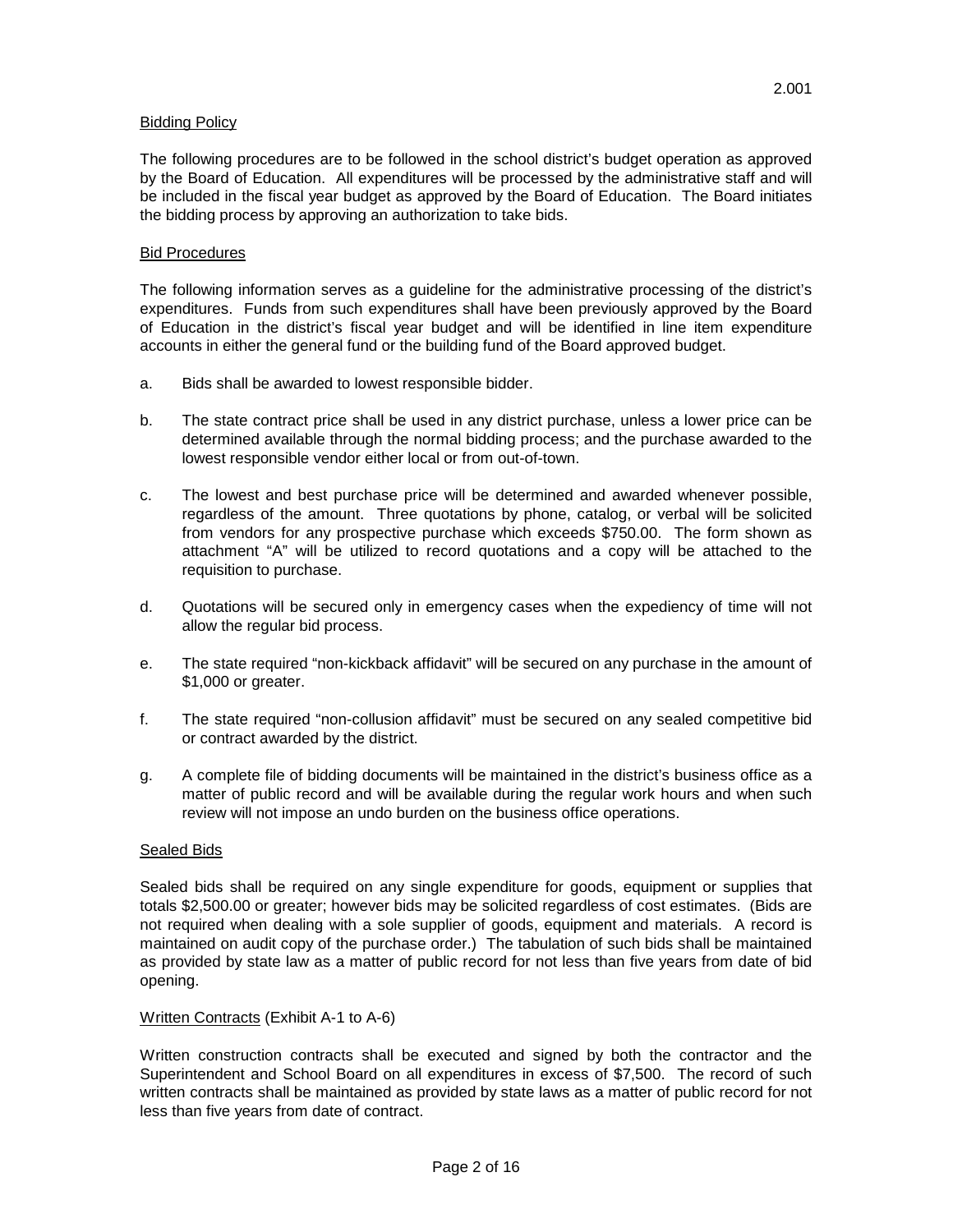The bid process shall be first authorized by the Board of Education. All bids of \$7,500.00 or greater, as defined in the State Public Competitive Bidding Act of 1974 as amended, shall be advertised as provided in the act. All bids shall be sealed and opened only at the time and place noted in the bid notice, and read aloud in the presence of Administrative Officer of the school District. Such bid openings shall be open to the public and to all bidders. Following the bid opening, all bids are reviewed by Staff and the Superintendent makes her recommendation to the Board of Education for bid award at the regularly scheduled Board of Education meeting.

All employees of the school district will complete an employment contract signed by both the employee and the Board of Education or their designee.

## Lease Agreements

Lease agreements are approved by the Board of Education at their inception. These agreements are made part of the minutes. These lease agreements are reaffirmed each school year and made a part of the minutes. Payments are encumbered July 1 of each fiscal year for the total amount due for the year. The monthly payment will be submitted for Board approval on a monthly basis.

## **GENERAL FUND, BUILDING FUND, AND BUILDING BOND FUND PURCHASING CYCLE**

### Requisition (Exhibit B)

Requisition forms are available in all administrative offices across the school district. This form is completed by the individual making the request and submitted to their building administrator for his/her signature of approval.

- 1) A 5-part requisition form with detailed information is completed.
- 2) The requisition included the list quantity, catalog numbers, description and current prices.
- 3) The requisition is approved by the building administrator, noted by his signature.
- 4) The building administrator should retain copy 5 for his/her files.
- 5) Return the other four (4) copies to the finance office for approval and final ordering procedures.
- 6) Following approval by the Assistant Superintendent, acting as purchasing agent for the Board of Education for approval, the forms are then forwarded to the Superintendent. Upon her approval the requisition is forwarded to the Encumbrance Clerk.

Upon receipt of the requisition it is the responsibility of the Encumbrance Clerk to ascertain if the purchase is appropriate as it relates to classification, proper fiscal year and statutory authority. Upon this verification a code classification is assigned, according to budget, and the request is computerized on a five (5) part purchase order. Numerical number is assigned with numerical sequence being controlled and accounted for, the green copy, copy #2, of the requisition with assigned number is returned to the building site for filing and future reference. The white copy, copy #1, shall be attached to the purchase order, white copy #1 shall be maintained in a numerical file in the accounts payable office. Copy #3 of the requisition shall be sent to the warehouse along with one copy of the appropriate purchase order, (copy  $#2$ ). The pink copy, copy  $#4$ , is maintained in a file in the Assistant Superintendent's office by month, department, and site. Purchase Order (Exhibit C)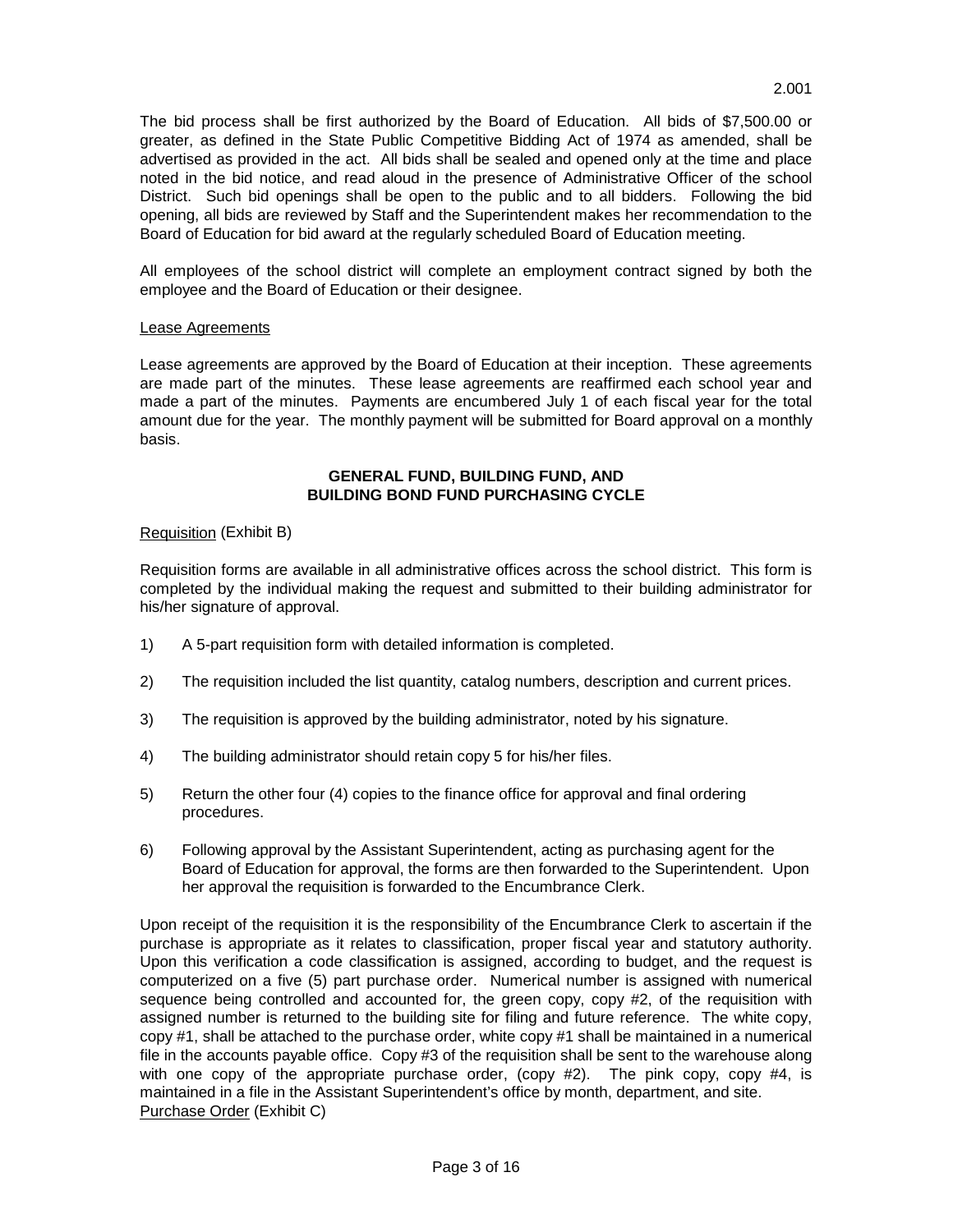- 1) The original white copy #1, is used for the purchase order numerical file and is retained in the office of the accounts payable clerk for auditing purposes. It shall contain the vendor, code classification, description, the dollar amount, actual invoice, shipping and receiving information as appropriate, and original issue date. The original issue date shall coincide with the date noted on the specific school requisition accompanying the purchase order. One copy of the purchase order and accompanying requisition will be filed with the Assistant Superintendent on a monthly basis by site and department. Additionally, one copy of the purchase order and accompanying requisition will be filed with the warehouse receiving clerk.
- 2) The pink copy, copy #2, is an encumbrance copy and is mailed to the outside computer processing center where it is processed and the encumbering is completed. The pink copy, copy #2 is then returned to the finance office for filing.
- 3) The gold copy, copy #3, is the warrant authorization copy. After verification of goods received, or services rendered, and after encumbering, the gold copy, copy #3 is mailed to the outside computer processing center where a warrant is processed that will be used to pay the indebtedness covered by the purchase order. Upon return of the requested warrant, the gold copy, copy #3, is then filed, along with receiving reports, purchase requisitions, and other supporting documentation.
- 4) The fourth yellow copy, copy #4, is the vendor's copy and is mailed or given to the vendor for purchase authorization.
- 5) The fifth white copy, copy #5, is returned to the assistant superintendent with the correct dollar amount and filed by area, site, department, and month.

### Receiving

Merchandise received on an open purchase order shall be checked by a warehouse employee. Once the order is checked, verified, and date received noted, an initialed copy of the requisition yellow, copy #3, is returned to the finance office. When this is received at the Assistant Superintendent's office, it is matched with supporting purchase order and then filed in a site based receiving report file. Upon receipt of invoice, the transaction is complete and ready for payment.

#### Warrant (Exhibit D)

On receipt of payment authorization, the outside data processing center prints a warrant and prepares the monthly summaries. Information from the gold copy, copy #5, of the purchase order is used to issue the warrant, and the warrant register is printed listing vendor, code classification, warrant amount, date, purchase order number and warrant number. There are three warrant registers kept in the finance offices. One is used for the school treasurer to cancel numbered warrants when paid and the others are for finance reports and references. Other summaries prepared are listed as follows:

Detail Financial Summary - A detailed printout of expenditures that are subdivided into code classifications. Condensed Financial Summary - A summary printout of the overall financial position of the school system. Warrants Register - A list of all warrants issued for the month which is presented to the Board of Education (Exhibit E).

All the above reports are kept in the finance offices for review and reference.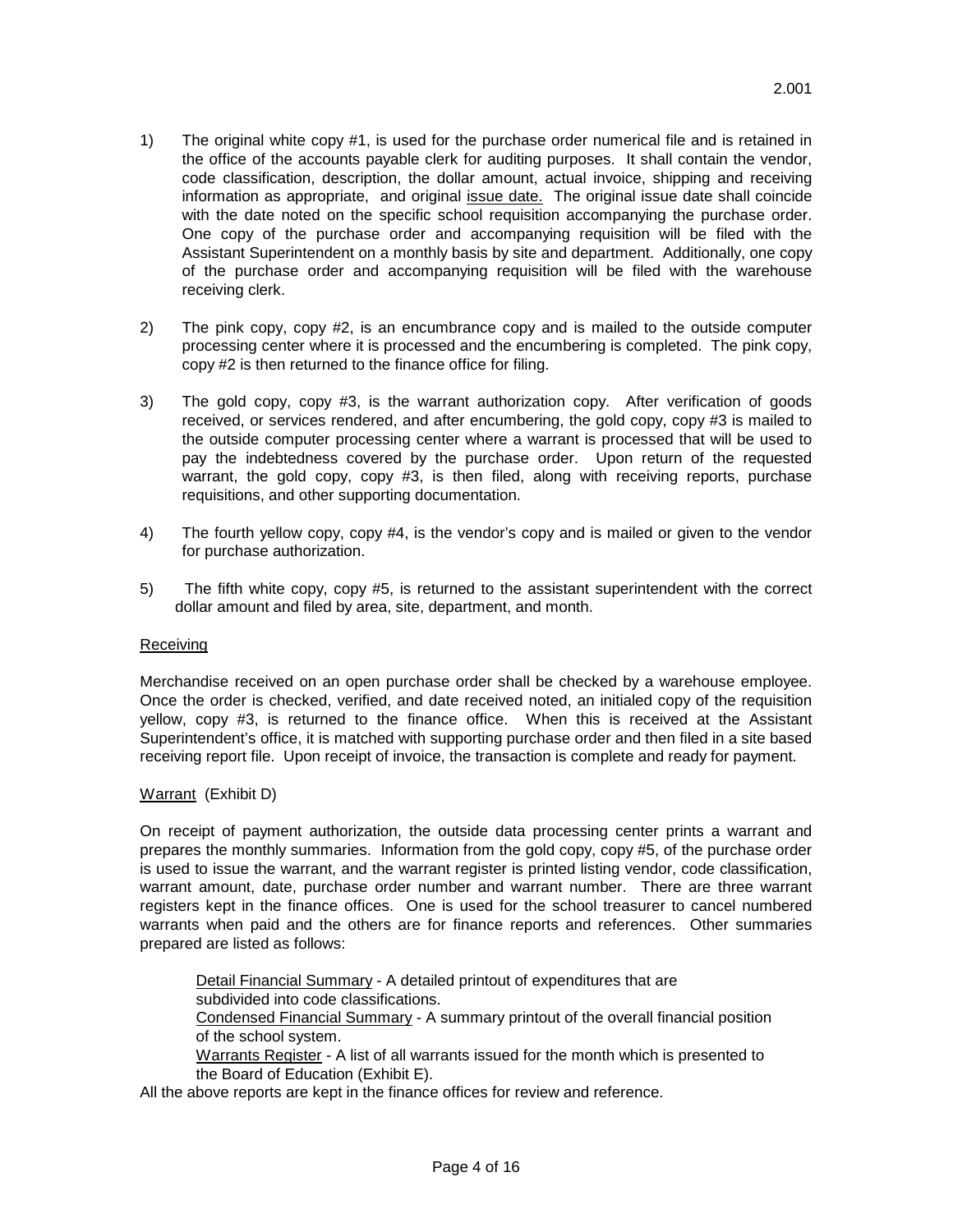The warrants and encumbrances associated with said warrants are submitted to the Board of Education at the regular monthly meeting. At this time, the \_board reviews, inquires, and makes the approval of the purchase. The minute clerk documents approval of warrant numbers and totals in the monthly Board minutes.

Warrants are presented to the school district's Treasurer for review, signature, and stamped signature for Board President and Clerk. Warrants are then turned back to the finance office for final processing and release to vendors.

The school Board signature stamp is maintained in the finance offices in a controlled locked file with access only to the School Treasurer, Encumbrance Clerk, Superintendent and Assistant Superintendent.

- 1) When all purchase orders are completed and processed, they remain on file in the accounts payable office. They are filed in numerical order with an appropriate requisition, signed invoices, signed packing slips, and warrant authorization attached. The entire packet approved by the Board of Education for payment shall be stamped and dated as to payment. The date shall reflect the day warrants were actually mailed to vendors.
- 2) All open purchase orders will be filed in the office of the Assistant Superintendent and the Accounts Payable office. The Accounts Payable office shall maintain a numerical file of open purchase orders while the Assistant Superintendent shall maintain open purchase orders by month, department, and site.

# Treasurer's Clerk (Exhibit E)

Following the monthly Board of Education meeting all approved warrants are mailed to the authorized vendors. All warrants are processed for payment through Friendly National Bank (School District's Key Bank). The School District Treasurer goes to the bank daily. Total dollar amount of warrants are signed for as presented by the bank. The Treasurer sorts the warrants by fund and writes the necessary checks to the bank insuring the correctness of Warrant totals, balances, and fiscal year. These treasurer checks (Exhibit E) are then presented to the bank which disburse funds out of the school districts cash account. All warrants are paid, and all necessary entries are made in the Treasurer's general ledger. Warrants are then filed in numerical order by fund. At the end of each month, the total of outstanding warrants remaining in the warrant register are matched against a reconciliation of warrants outstanding per the treasurer's cash ledger, any discrepancies are investigated and resolved. Paid warrants are maintained by fiscal year permanent records.

## Board Approval

- 1) The board is presented a report each month listing all warrants in excess of \$750 noting amount, purchasing order number, vendor, and description of services. (Exhibit F)
- 2) A warrant register is presented each month for board review, noting total expenditures and encumbrances for the month and year-to-date. (Exhibit G)
- 3) An income and expense summary is presented each month for Board review, noting total income, salary expense and operational expenses for the month and year-to-date. (Exhibit H)
- 4) A treasurer's report is presented each month for board approval, noting total cash, investments, warrants issued, paid and outstanding for each fund. Also included is each school district's bank listing of collateral pledged to the school. (Exhibit I)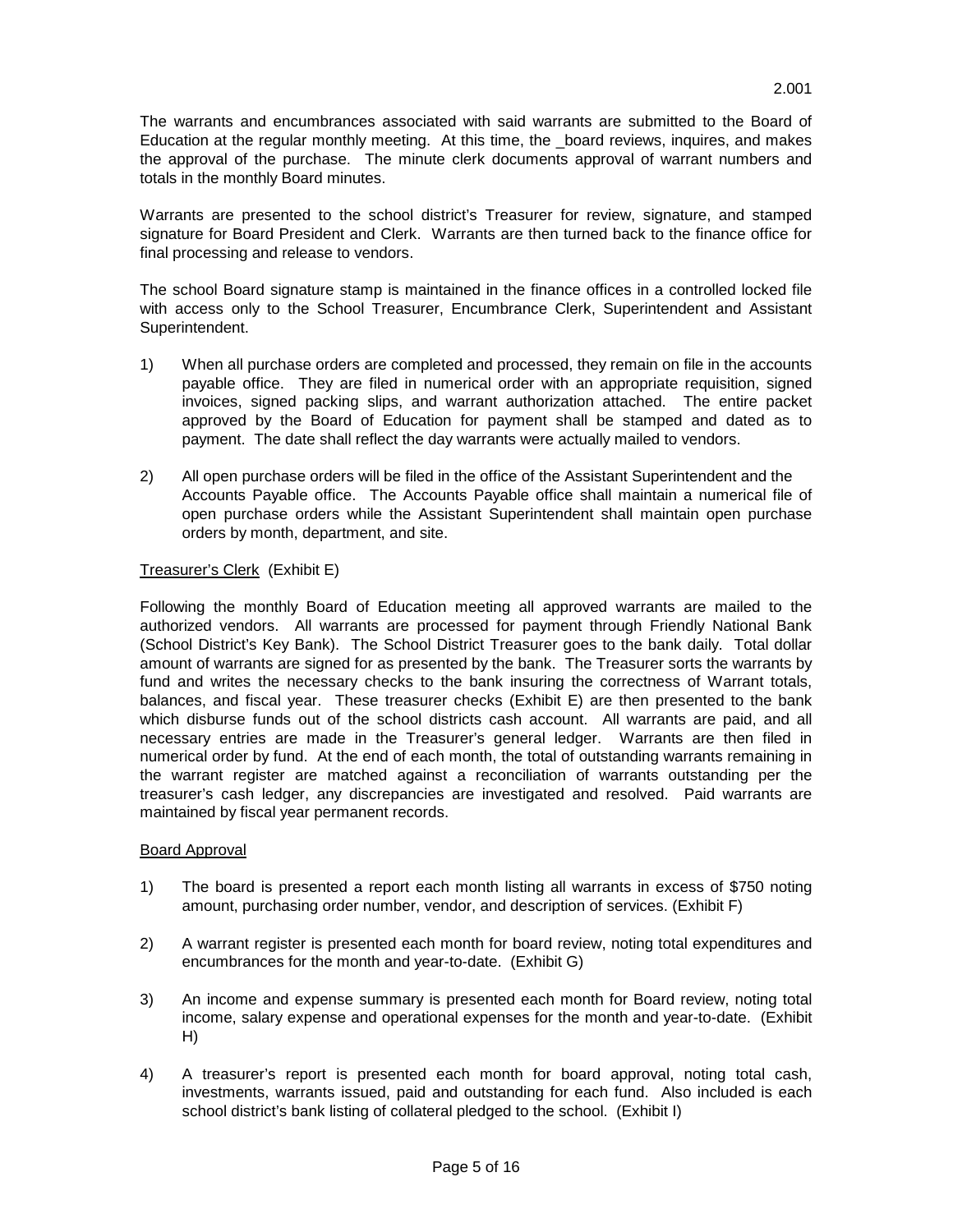## Bond Fund

The Bond Fund is appropriated for the purpose for which it was voted and according to contractual obligations approved by the Board. School district Bond Funds are maintained by use of a manual accounting system which is administered through the finance office and the treasurer's office. (See Exhibit J, and K) All bond proceeds are invested in order to earn the maximum amount of interest during the life of the issue. Investments are varied in time to allow necessary payments. The Bond issue is controlled through the regular requisition and purchase order system. Payment is made according to contract and invoices submitted which are applied to the existing approved purchase order. All completed purchase orders and canceled invoices are maintained in a separate file for audit purposes. Following completion of the construction issue and audit, the files are maintained for future reference.

### Federal Programs

Purchase requisitions are initiated in the same manner noted above. The white copy, copy #5, of the purchase order and copies of supporting documentation are sent to the Assistant Superintendent's office for appropriate filing by Federal Program accounts.

### Budgeting Procedures

The Superintendent is required to prepare a detailed balanced budget showing projected revenues by source, estimate of fund balance carryover, and detail expenditures by classification code. This estimate will provide the basis of setting up the detail appropriation ledger. The Board of Education shall receive a monthly appropriations balance for the General and Building Funds.

### Miscellaneous Procedures

- 1) The school district will not reimburse sales tax paid by an employee for meals or lodging, or school sales tax paid on school supplies purchased by an employee outside the normal purchase order system.
- 2) The school district will not pay from an invoice copy or summary vendor statement. Only original invoices will be accepted for processing.
- 3) Vendor invoices are mathematically checked and verified.
- 4) The board policy on purchases of \$1,000 or more requires a non-kickback affidavit from the vendor. Payment of these invoices is withheld until such affidavit is received (Exhibit L).

### Steps in Purchasing Guidelines

Be accurate and detailed in regard to description of item, unit and total pricing, and assign the date. Fill in site and department information. If the requisition is for an activity fund purchase, state in the remark's area whether teacher will pick up merchandise or that warehouse will receive merchandise. In the case of General and Building Fund requisitions, all merchandise with the exception of transportation, maintenance, and child nutrition requisitions, will be delivered to the warehouse and then to the requesting school site. Additionally, each requisition will require the signature of the building principal, director of maintenance, supervisor of transportation, or the director of child nutrition, before numbers will be assigned by the assistant superintendent. If information on the requisitions is not filled out in accordance to directives, then deficient requisitions will be returned.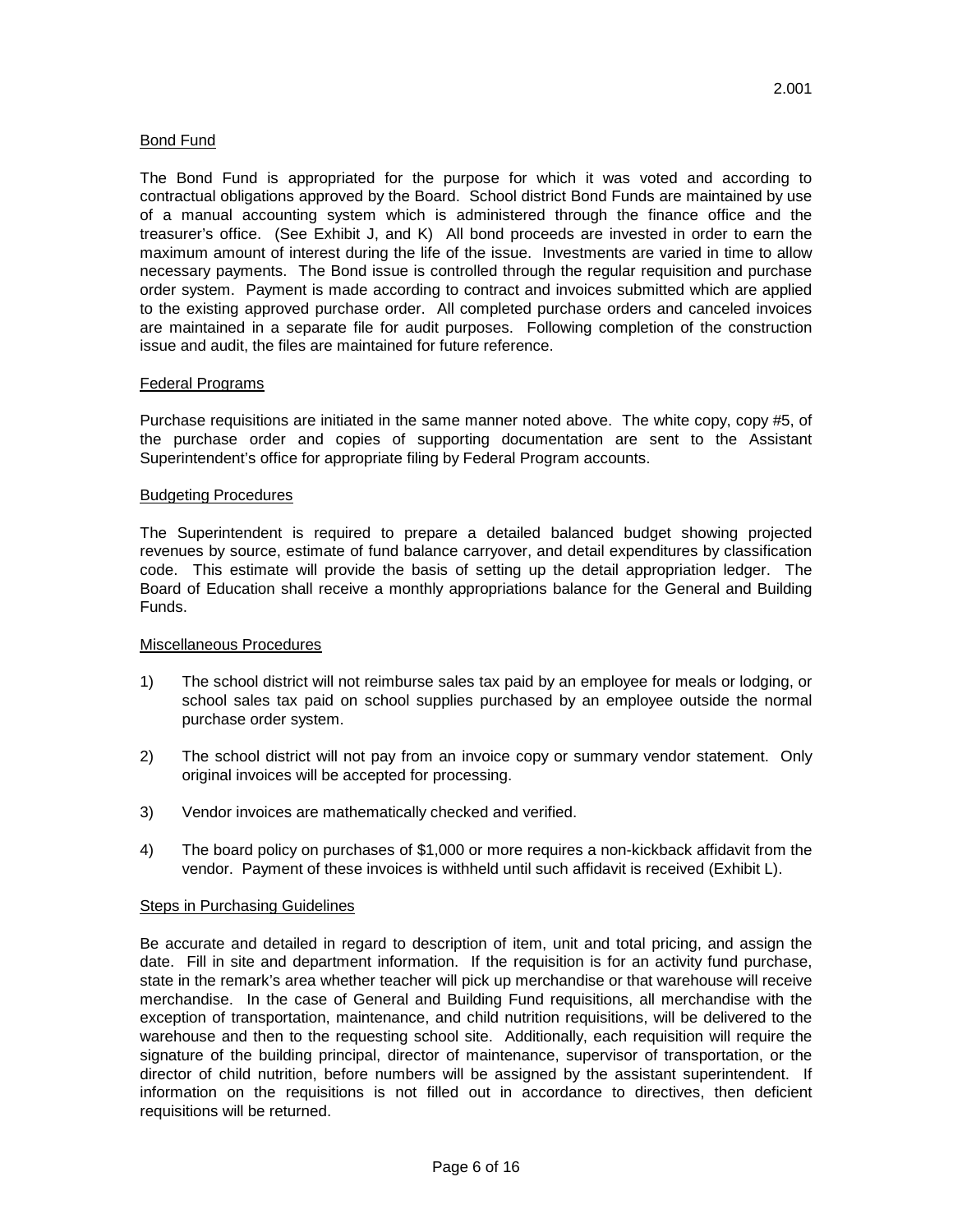## **Activity Fund**

- 1) Building Principals sign requisition, keep the last copy
- 2) Purchase orders will not be issued against any activity fund sub-account if unobligated cash funds are not sufficient within the sub-account to meet the proposed obligation to be incurred by the requisition.
- 3) Wait for 2 copies of requisition to be returned with number assigned and assistant superintendent/superintendent's signature affixed.
- 4) Return one copy of the signed requisition with signed invoice and 1 delivery receipt attached. [If activity fund merchandise is not to be picked up by a teacher (absolutely no student will be allowed to pick up merchandise) then the merchandise shall be ordered by the central office and directed to the warehouse]
- 5) In case of payments out of activity funds for services rendered, the principal will require the completion of officials report form. Noting the receipt of an Activity Fund check by that person rendering services.
- 6) Await payment.

## General Building Fund

- 1) The building principal, director of maintenance, supervisor of transportation, or the director of child nutrition, will sign and keep the last copy of the requisition.
- 2) Wait for the return of 1 copy of requisition and purchase order forms. Both forms will be signed with purchase order number assigned. In the case of school site requisitions, the central office will order the merchandise from the vendor. The department of maintenance, transportation, and child nutrition may execute the order with permission of the assistant superintendent/superintendent.
- 3) All school site orders and maintenance department orders will be delivered to the warehouse. The department of transportation may receive deliveries at the bus maintenance facility.
- 4) Upon receipt of merchandise and/or services, the Director of the Warehouse, Director of Maintenance, Director of Transportation, and the Director of Child Nutrition will personally execute the receipt of delivery of merchandise and/or services.
- 5) If the purchase order and requisition direct the acquisition of services at a building site, the respective building principal will sign the receipt of delivery of merchandise and/or services.
- 6) Once merchandise and/or services are delivered or rendered, then the building principal, or warehouse personnel, director of maintenance, supervisor of transportation, or the director of child nutrition shall attach the delivery receipt along with parking slips and signed invoices to a copy of the requisition and purchase order. A copy of this information shall be returned in its entirety to the office of the assistant superintendent.
- 7) The appropriate funds will be remitted to the vendor.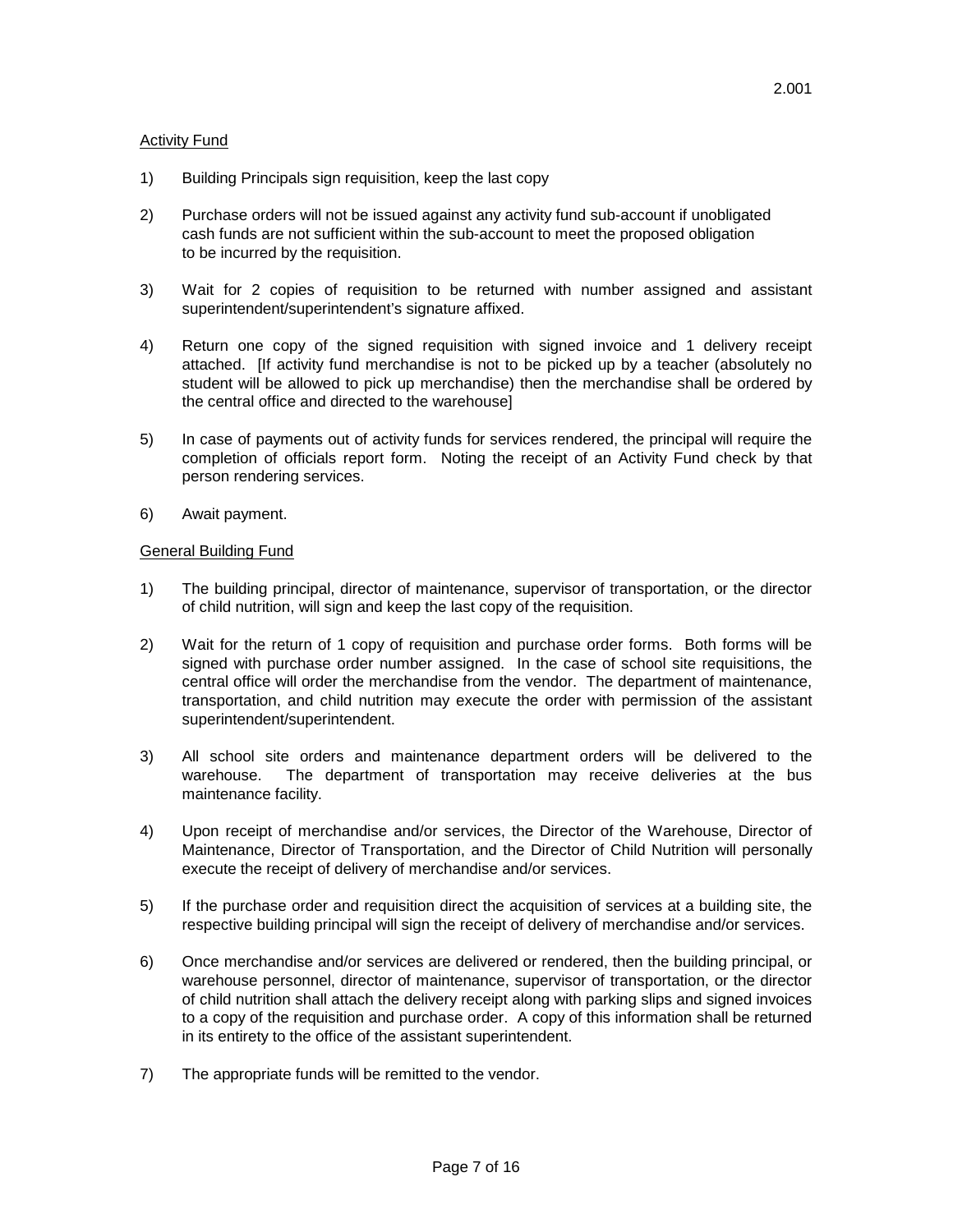## **PURCHASING AND RECEIVING AGENTS**

### Purchasing Agents

The Western Heights Board of Education hereby directs that the Superintendent and the Assistant Superintendent are designated as purchasing agents for the Western Heights School District.

## Receiving Agents

The Superintendent, Assistant Superintendent, Director of Maintenance, Director of Personnel, Director of Transportation, transportation mechanics, Director of Child Nutrition, cafeteria managers, cafeteria assistant managers, principals, assistant principals, minute clerk, Athletic Director, Band Director, Warehouse Director, and Choir Director shall be authorized by the Western Heights Board of Education to represent the Western Heights School in matters of cost negotiations and designated as official receiving agents for the Western Heights School District.

### ADDENDUM:

In addition to the above stated receiving agents are: The Secretary of Special Services, Accounts Payable Clerk, Warehouse Secretary and Warehouseman.

Adopted: 01-11-93 Revised: 02-01-93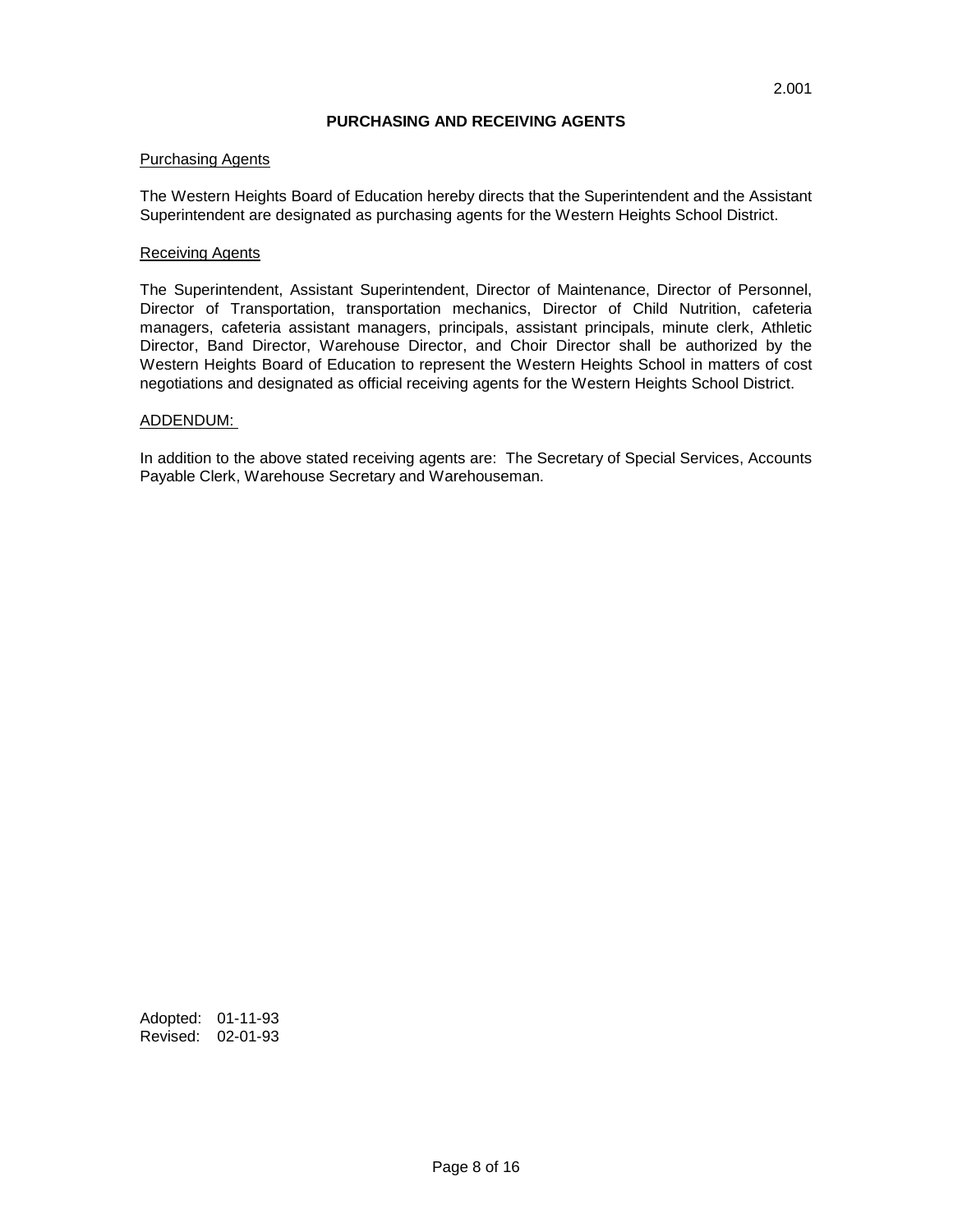## ADDENDUM - PURCHASING POLICY AND PROCEDURES OVERVIEW

All purchase orders which exceed \$1,500.00 that are not necessary to protect the immediate health and welfare of Western Heights students and/or staff, or if the failure to issue such purchase order(s) may cause an immediate financial liability on the district, will be subject to prior approval by the Board of Education before the purchase order is issued to the Prospective Vendor. Purchase orders which are exempt from these requirements will include those expenses related to repairs of existing buildings, equipment, fuel expenses, and unforeseen expenses associated with student transportation to academic and athletic events. Expenses exceeding \$1,500 to a limit of \$7,500 will be made only if there is no reasonable time in which to call an emergency meeting. Any purchase order which exceeds \$1,500.00 and is issued by purchasing agents prior to Board of Education approval will have a letter of explanation attached. The letter of explanation will delineate the extenuating circumstances which are responsible for the issuance of the purchase order. Effective 3-4-93.

Addendums: Contracted Services Agreement Agreement for Individuals Business Relationship Affidavit

Effective 7-1-93, the Board of Education requires that all financial agreements of more than \$1,000.00 with incorporated vendors shall be formalized with an executed Contracted Services Agreement between a purchasing agent of Western Heights Public School and an authorized representative of the vendor.

Effective 7-1-93, the Board of Education requires that all financial agreements of more than \$600.00 between persons and the Western Heights School District be formalized with an executed "Agreement" between a purchasing agent of Western Heights Public School and the person(s).

Effective 7-1-93, the Board of Education requires that all purchase orders of more than \$1,000.00 with incorporated vendors and person(s) have attached to said purchase order an executed Business Relationship Affidavit.

Amended: 03-03-93 Amended: 04-05-93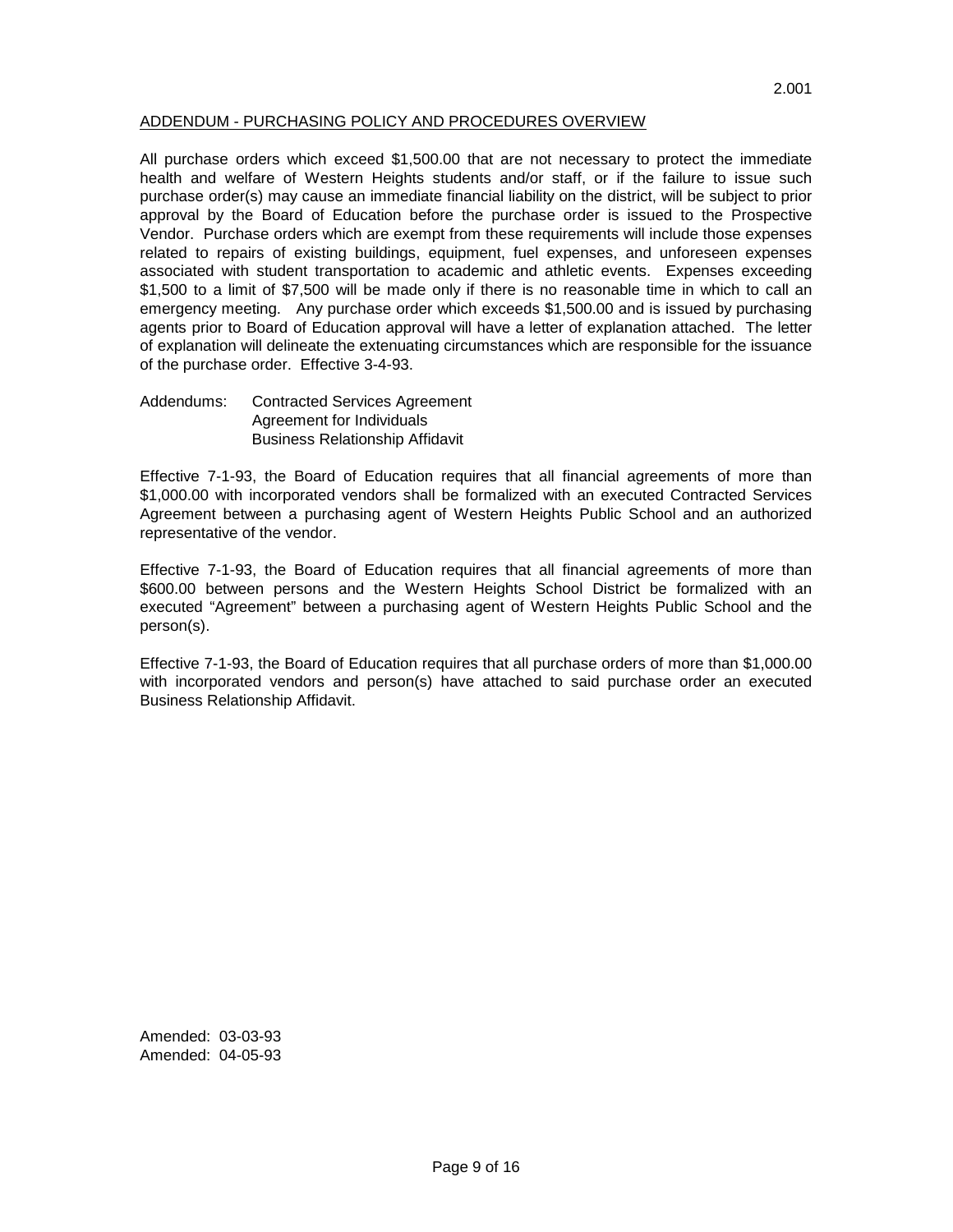### **AGREEMENT FOR INDIVIDUALS**

This AGREEMENT, made and entered into this day of 20\_\_\_, by and between Western Heights Independent School District No. I-41 of Oklahoma County, party of the first part, (hereinafter referred to as ("WESTERN HEIGHTS"), and \_\_\_\_\_\_\_\_\_\_\_\_\_\_\_\_\_\_\_\_\_\_\_\_\_\_\_\_\_\_\_\_\_\_\_\_\_\_\_\_\_\_\_\_\_, party of the second part, (hereinafter

referred to as "VENDOR").

#### **W I T N E S S E T H**

WHEREAS, WESTERN HEIGHTS has caused to be prepared in accordance with the law, certain plans and specifications, purchase orders, or other authorization for the purchase of goods, equipment, materials, and supplies, or for the completion of work or services or the acquisition of said equipment, materials or supplies as hereinafter described:

WHEREAS, the VENDOR has agreed to sell and provide to sell and provide the hereinabove described equipment, materials, or supplies, and/or complete the hereinabove described work or services according to the applicable plans and specifications, bidding documents and/or purchase orders; and

NOW THEREFORE, in consideration of the mutual agreements and covenants herein contained, the parties to this AGREEMENT have agreed and hereby agree as follows:

1. The VENDOR shall, in good and first class manner, furnish all labor, materials, personnel services, tools, and equipment required to perform and complete the hereinabove described work or acquire the hereinabove described supplies, materials, and/or equipment in strict accordance with this contract and the following documents; which are specifically incorporated herein and made a part of this AGREEMENT hereof:

2. The total amount of this AGREEMENT is \$\_\_\_\_\_\_\_\_\_\_, inclusive of all charges, expenses, interest, principal or any other amounts associated with the AGREEMENT.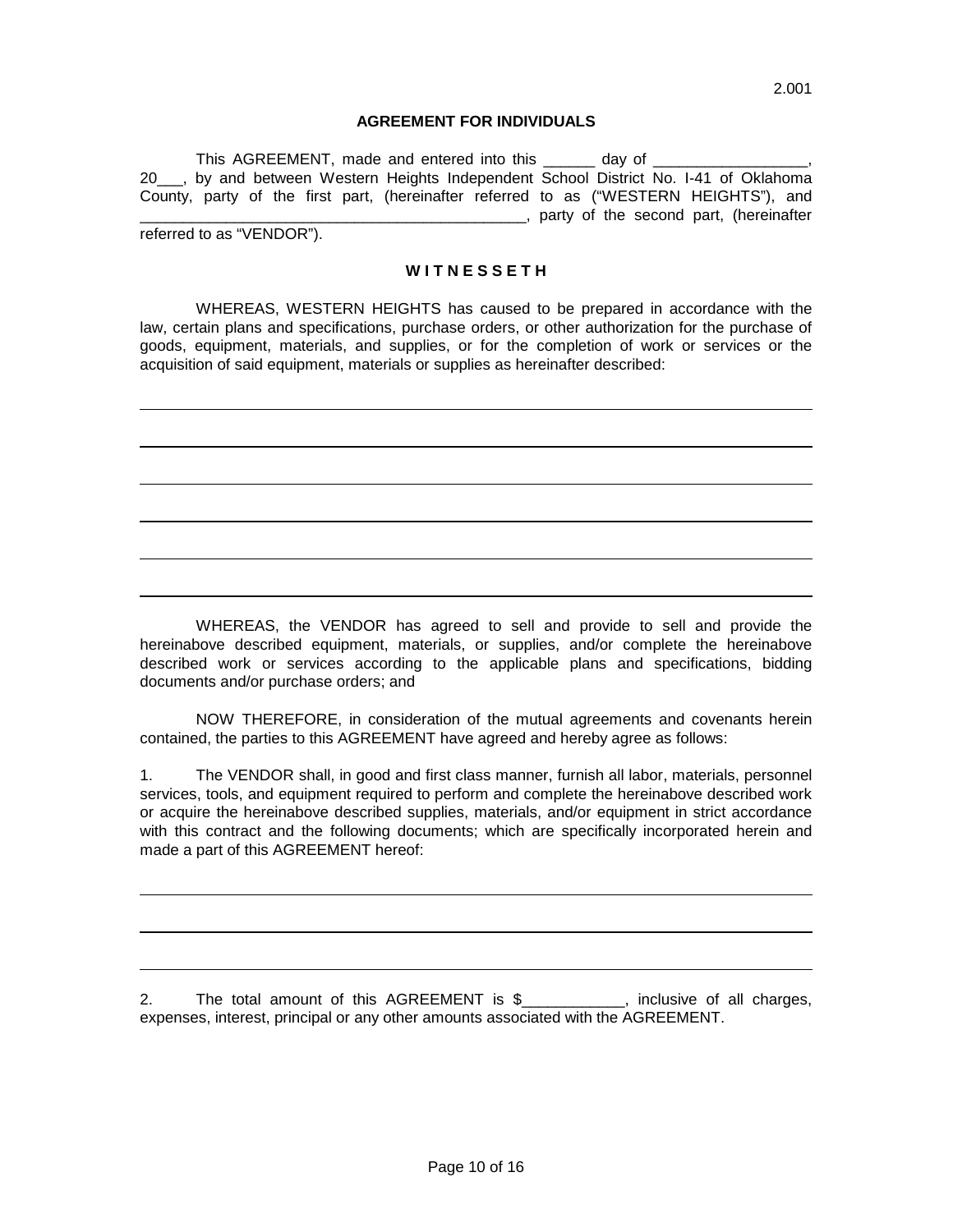3. Payment by WESTERN HEIGHTS shall be made in full within 60 days of final acceptance of the goods, materials, equipment, supplies, and/or work or services.

4. The VENDOR shall upon the request of WESTERN HEIGHTS furnish proof that all claims and obligations incurred by the VENDOR in connection with the performance of said work or acquisition of supplies or services have been fully paid and settled by the VENDOR. If it is determined by WESTERN HEIGHTS that unsettled claims are outstanding against the VENDOR, in connection with the performance of said work, or acquisition of supplies or services, payment will be withheld by WESTERN HEIGHTS until such time as acceptable documentation of full settlement is made.

In witness whereof, the parties hereto have caused this instrument to be executed the day and year first above written.

WESTERN HEIGHTS: ATTEST:

\_\_\_\_\_\_\_\_\_\_\_\_\_\_\_\_\_\_\_\_\_\_\_\_\_\_\_\_ Clerk of the Board

\_\_\_\_\_\_\_\_\_\_\_\_\_\_\_\_\_\_\_\_\_\_\_\_\_\_\_\_

Superintendent or Purchasing Agent

\_\_\_\_\_\_\_\_\_\_\_\_\_\_\_\_\_\_\_\_\_\_\_\_\_\_\_\_\_\_\_\_\_\_\_\_\_

VENDOR: ATTEST:

\_\_\_\_\_\_\_\_\_\_\_\_\_\_\_\_\_\_\_\_\_\_\_\_\_\_\_\_\_\_\_\_\_\_\_\_\_ By: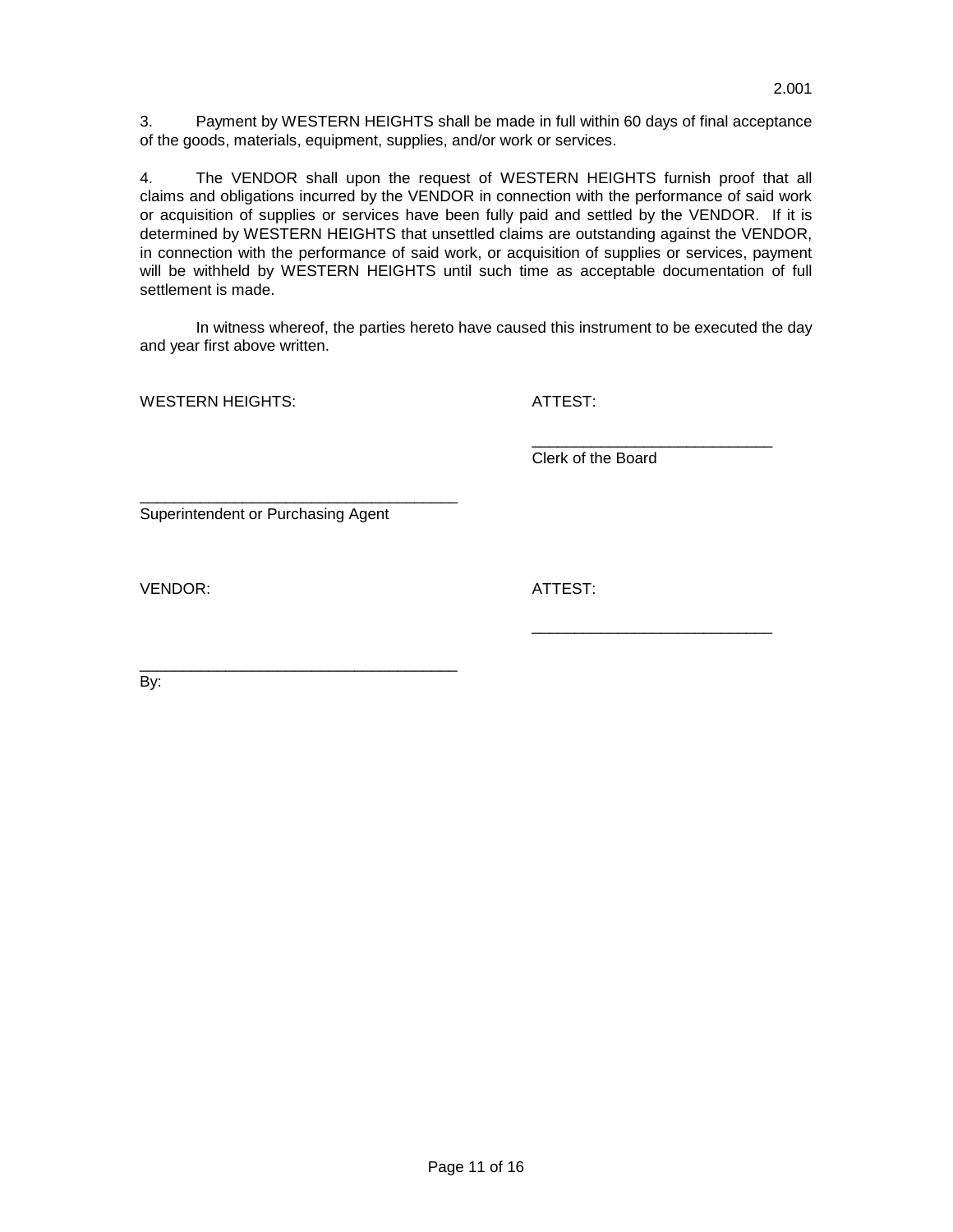WHEREAS, WESTERN HEIGHTS is an Independent School District who, from time to time, requires the services of independent contractors to assist it in the provision of educational services to its faculty, staff, and students; and

WHEREAS, the CONTRACTOR is in the business of providing contracted services to school districts such as WESTERN HEIGHTS and has a great deal of experience in the provision of said services; and

WHEREAS, the CONTRACTOR is willing to provide said services to WESTERN HEIGHTS, and WESTERN HEIGHTS is willing to contract with CONTRACTOR to receive said services according to the terms, covenants, and conditions hereinafter set forth;

For the reasons set forth above, and in consideration of the mutual promises and agreements hereinafter set forth, WESTERN HEIGHTS and the CONTRACTOR agree as follows:

## SECTION I

WESTERN HEIGHTS hereby engages and hires the CONTRACTOR to perform the following services

(hereinafter referred to as "contracted services") and the CONTRACTOR hereby accepts and agrees to such engagement subject to the general supervision and pursuant to the orders, advice, and direction of WESTERN HEIGHTS.

## **SECTION II**

The CONTRACTOR agrees to provide the contracted services specified hereinabove on the following dates and at the following times \_\_\_\_\_\_\_\_\_\_\_\_\_\_\_\_\_\_\_\_\_\_\_\_\_\_\_\_\_\_\_\_\_

or at such dates and times as reasonably required and as set forth by WESTERN HEIGHTS.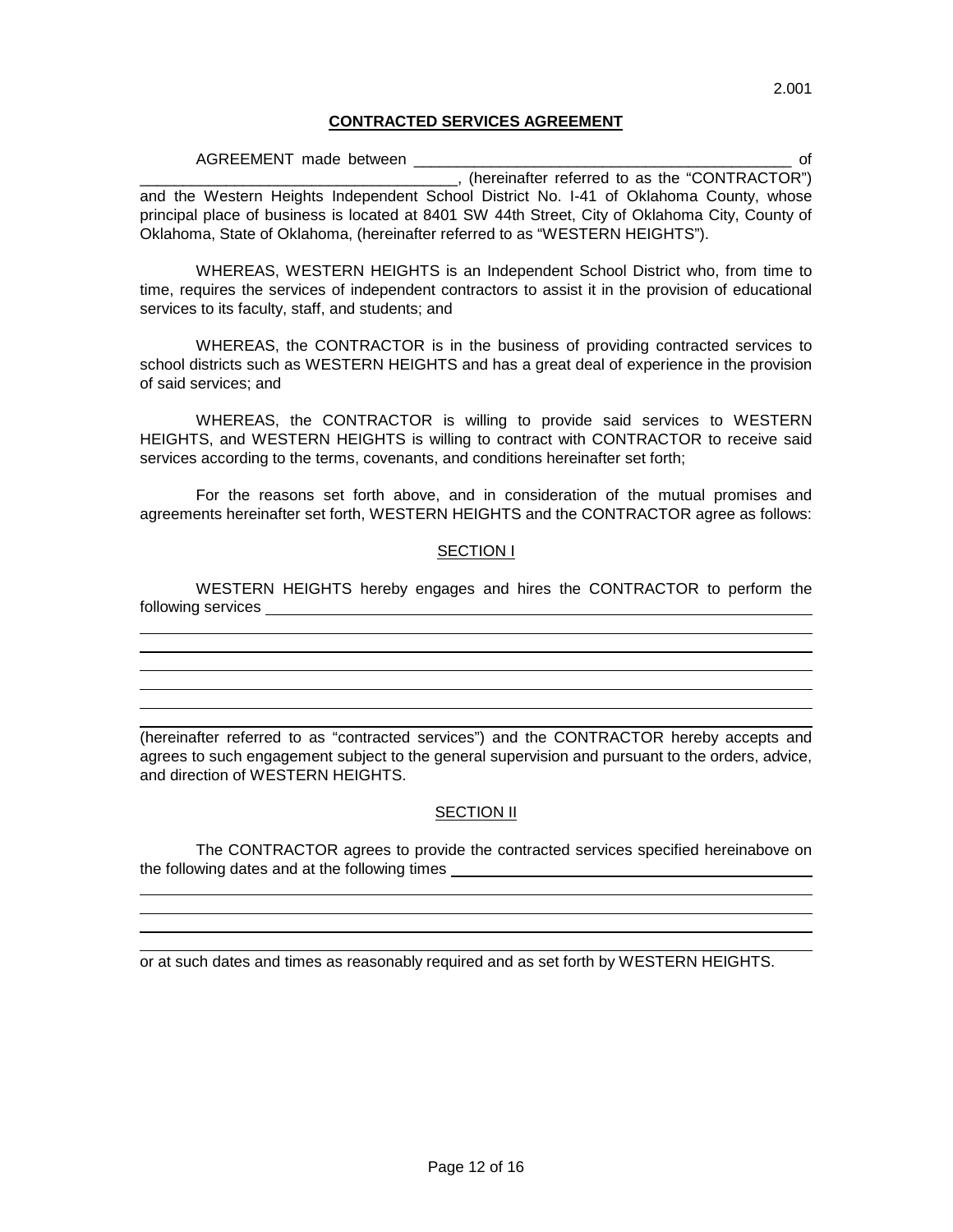#### SECTION III

WESTERN HEIGHTS shall pay to CONTRACTOR, and CONTRACTOR shall accept from WESTERN HEIGHTS, in full and complete payment for CONTRACTOR'S services rendered hereunder, the following compensation:

. The compensation as set forth herein is inclusive of all expenses of the CONTRACTOR including but not limited to, long distance telephone calls, shipping charges, travel expenses, reproduction costs, presentation costs, etc. and the compensation set forth herein shall upon payment by Western Heights be considered full payment for all contracted services. The CONTRACTOR shall not be entitled to any additional compensation by reason of any certain service which he may perform in addition to the contracted services.

#### **SECTION IV**

WESTERN HEIGHTS and CONTRACTOR agree that the CONTRACTOR shall be considered at all times and for all purposes an independent contractor as defined by Oklahoma Statutes and case law. It is understood that the CONTRACTOR shall receive no benefits incident to this agreement and that CONTRACTOR is solely responsible for the payment of all employment taxes, unemployment insurance premiums, workers compensation premiums, withholding taxes, and any and all other taxes or benefits normally associated with, or provided to, an employee. The CONTRACTOR hereby agrees to provide all required insurance, to pay all employment related taxes on its employees and to hold WESTERN HEIGHTS harmless for all such benefits, insurance, and taxes which the CONTRACTOR fails to pay.

#### SECTION V

The CONTRACTOR agrees that all information supplied to it, and all work processed by the CONTRACTOR, will be held to be confidential and private and will not be disclosed to anyone other than WESTERN HEIGHTS without the express written permission of WESTERN HEIGHTS.

#### **SECTION VI**

This agreement contains the complete agreement concerning the contracted services arrangement between the parties and shall, as of the effective date hereof, supersede all other agreements between the parties. WESTERN HEIGHTS and the CONTRACTOR stipulate that neither of them has made any representations with respect to the subject matter of this agreement or any representations including the execution and delivery hereof except such representations as are specifically set forth herein, and each of the parties herein acknowledges that he or it has relied on its own judgment in entering into this agreement. No waiver or modification of this agreement, or of any covenant, condition, or limitation herein contained, shall be valid unless in writing and duly executed by the party to be charged therewith.

#### SECTION VII

This agreement may be terminated by either party on thirty (30) days written notice to the other party. In the event of any violation by the CONTRACTOR of any terms of this agreement, WESTERN HEIGHTS may terminate this agreement without notice and with pay only to the date of such termination.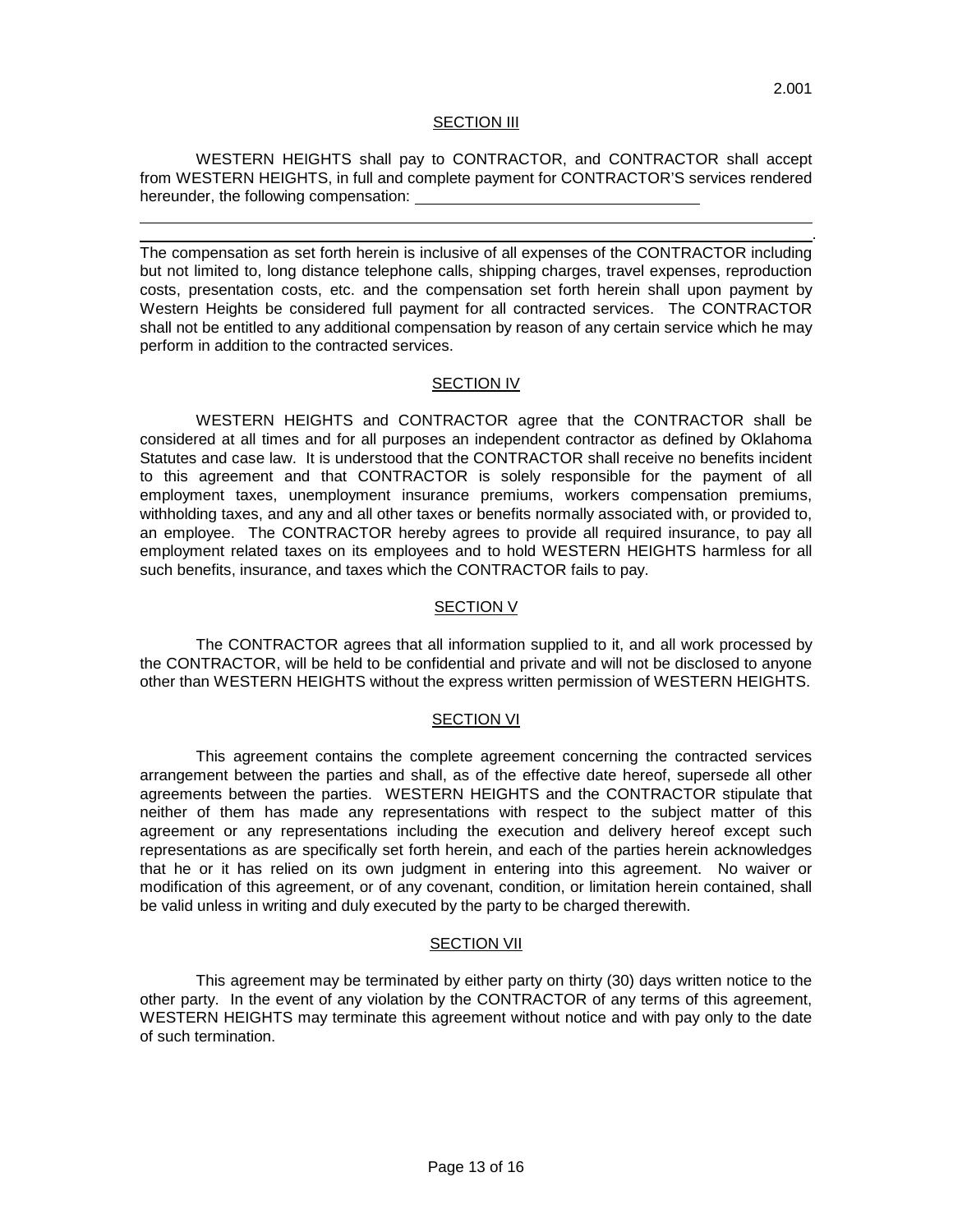**IN WITNESS WHEREOF**, the parties have executed this agreement at Oklahoma City, Oklahoma, on the \_\_\_\_\_\_\_ day of \_\_\_\_\_\_\_\_\_\_\_\_\_\_\_\_\_\_\_\_\_\_\_\_, 20\_\_\_.

WESTERN HEIGHTS: By: \_\_\_\_\_\_\_\_\_\_\_\_\_\_\_\_\_\_\_\_\_\_\_\_\_\_\_\_\_\_\_ Position: \_\_\_\_\_\_\_\_\_\_\_\_\_\_\_\_\_\_\_\_\_\_\_\_\_\_\_\_\_\_\_\_\_\_

CONTRACTOR:

By: \_\_\_\_\_\_\_\_\_\_\_\_\_\_\_\_\_\_\_\_\_\_\_\_\_\_\_\_\_\_\_

ACKNOWLEDGEMENTS ATTACHED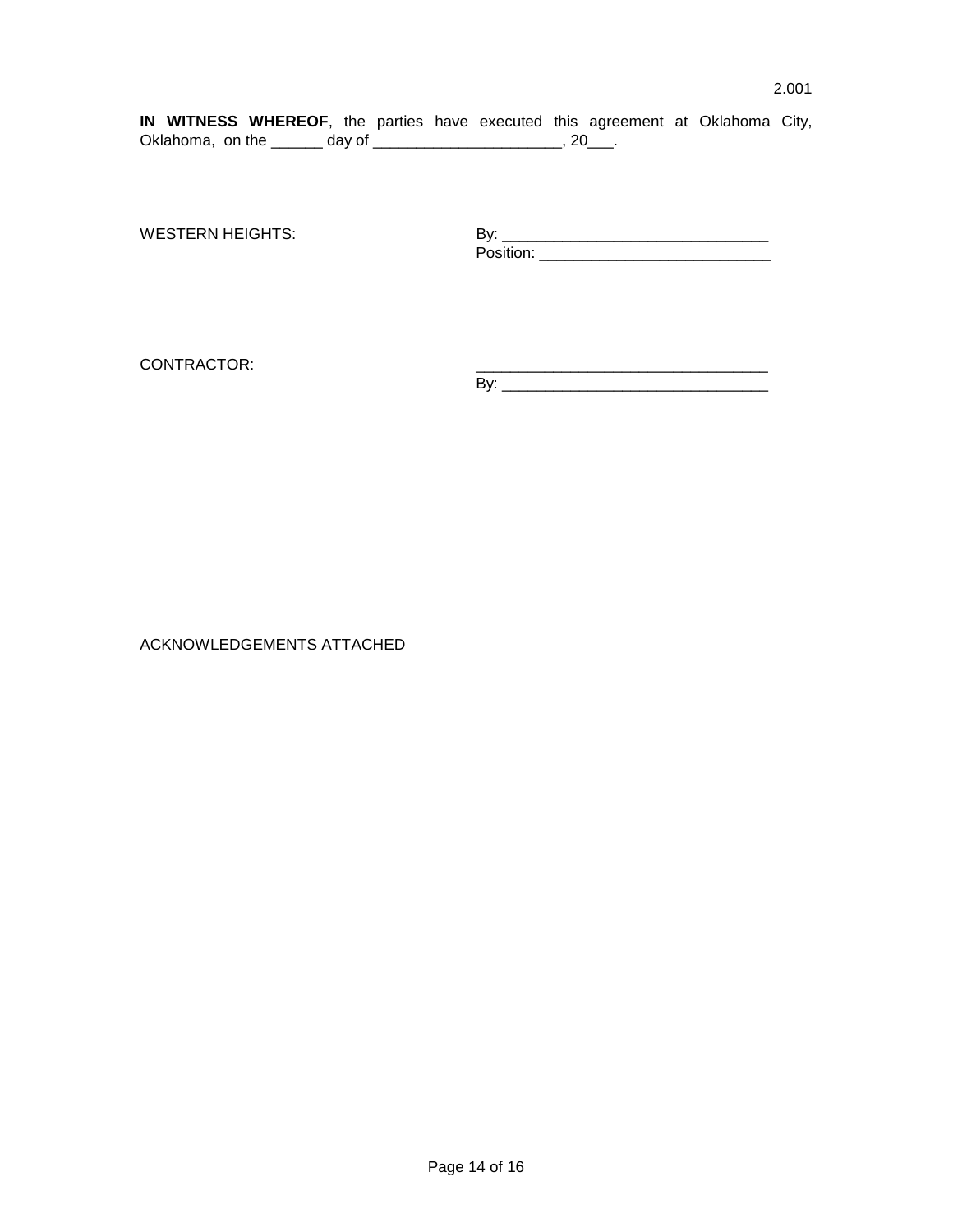STATE OF OKLAHOMA (1) ) COUNTY OF OKLAHOMA (1)

Before me, the undersigned, a Notary Public in and for said County and State on this \_\_\_\_\_ day of \_\_\_\_\_\_\_\_\_\_\_\_\_\_\_\_\_\_\_\_\_\_\_\_\_, 20\_\_\_, personally appeared \_\_\_\_\_\_\_\_\_\_\_\_\_\_\_\_\_\_\_\_ as \_\_\_\_\_\_\_\_\_\_\_\_\_\_\_\_\_\_\_\_\_\_\_\_\_ of Western Heights Independent School District No. I-41 of Oklahoma County, to me known to be the identical person who executed the within and foregoing instrument and acknowledged to me that \_\_\_\_\_\_\_ executed the same as \_\_\_\_\_\_ free and voluntary act and deed for the uses and purposes therein set forth.

Given under my hand and seal the day and year last above written.

\_\_\_\_\_\_\_\_\_\_\_\_\_\_\_\_\_\_\_\_\_\_\_\_\_\_\_\_\_\_\_\_\_\_ Notary Public

My Commission Expires:

(SEAL)

\_\_\_\_\_\_\_\_\_\_\_\_\_\_\_\_\_\_\_\_\_\_\_\_

STATE OF OKLAHOMA (1)  $\rightarrow$ COUNTY OF OKLAHOMA ()

Before me, the undersigned, a Notary Public in and for said County and State on this \_\_\_\_ day of \_\_\_\_\_\_\_\_\_\_\_\_\_\_\_\_\_\_\_\_\_\_\_, \_\_\_\_\_\_, personally appeared \_\_\_\_\_\_\_\_\_\_\_\_\_\_\_\_ as \_\_\_\_\_\_\_\_\_\_\_\_\_\_\_\_\_\_\_\_\_\_\_\_\_\_ of \_\_\_\_\_\_\_\_\_\_\_\_\_\_\_\_\_\_\_\_\_\_\_\_\_\_\_\_\_\_\_\_\_\_\_\_\_\_ **EXECUTE:** The known to be the identical person who executed the within and foregoing instrument and acknowledged to me that \_\_\_\_\_\_\_ executed the same as \_\_\_\_\_ free and voluntary act and deed for the uses and purposes therein set forth.

Given under my hand and seal the day and year last above written.

Notary Public

\_\_\_\_\_\_\_\_\_\_\_\_\_\_\_\_\_\_\_\_\_\_\_\_\_\_\_\_\_\_\_\_\_\_

My Commission Expires:

\_\_\_\_\_\_\_\_\_\_\_\_\_\_\_\_\_\_\_\_\_\_\_\_

(SEAL)